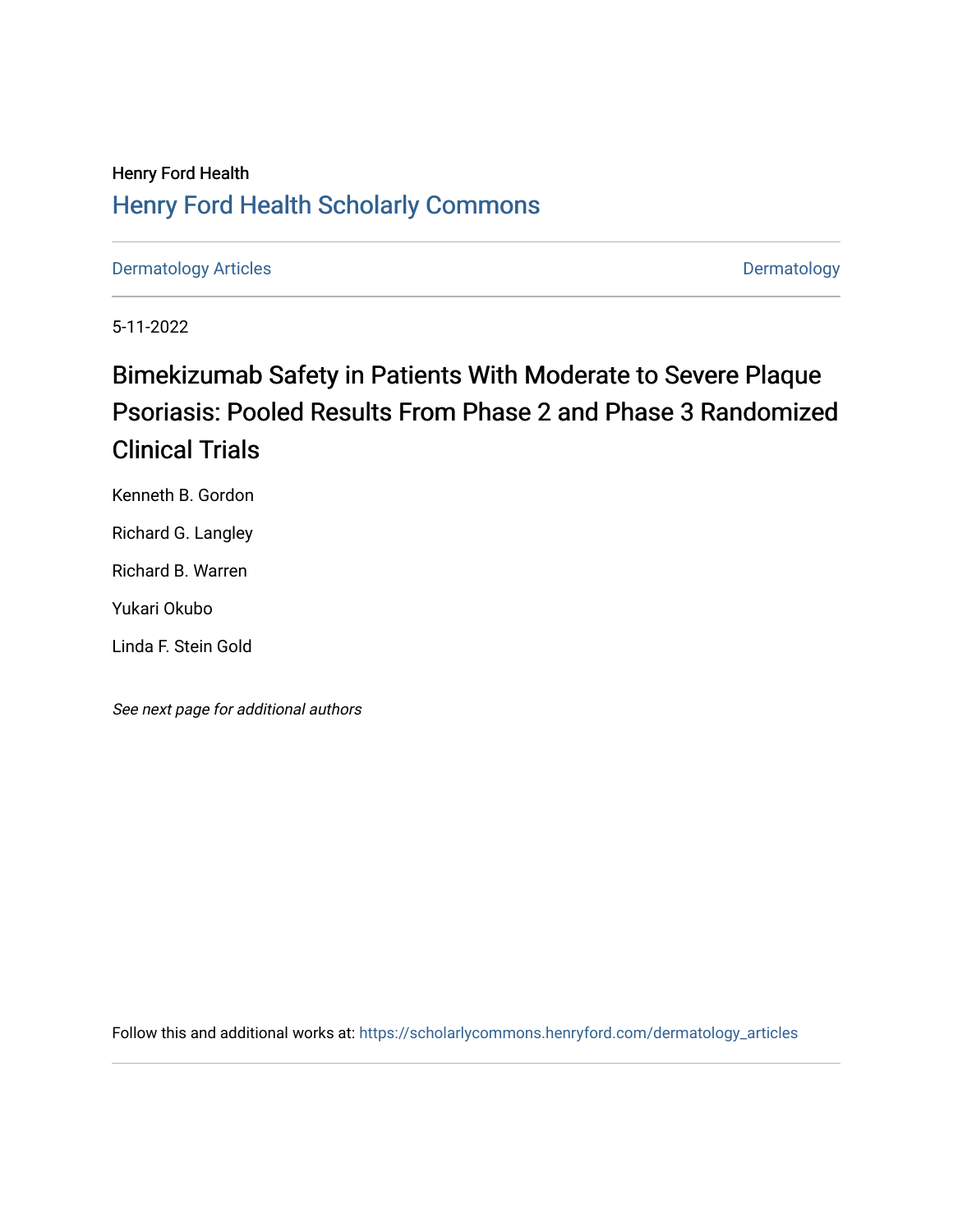# Authors

Kenneth B. Gordon, Richard G. Langley, Richard B. Warren, Yukari Okubo, Linda F. Stein Gold, Joseph F. Merola, Luke Peterson, Krista Wixted, Nancy Cross, Delphine Deherder, and Diamant Thaçi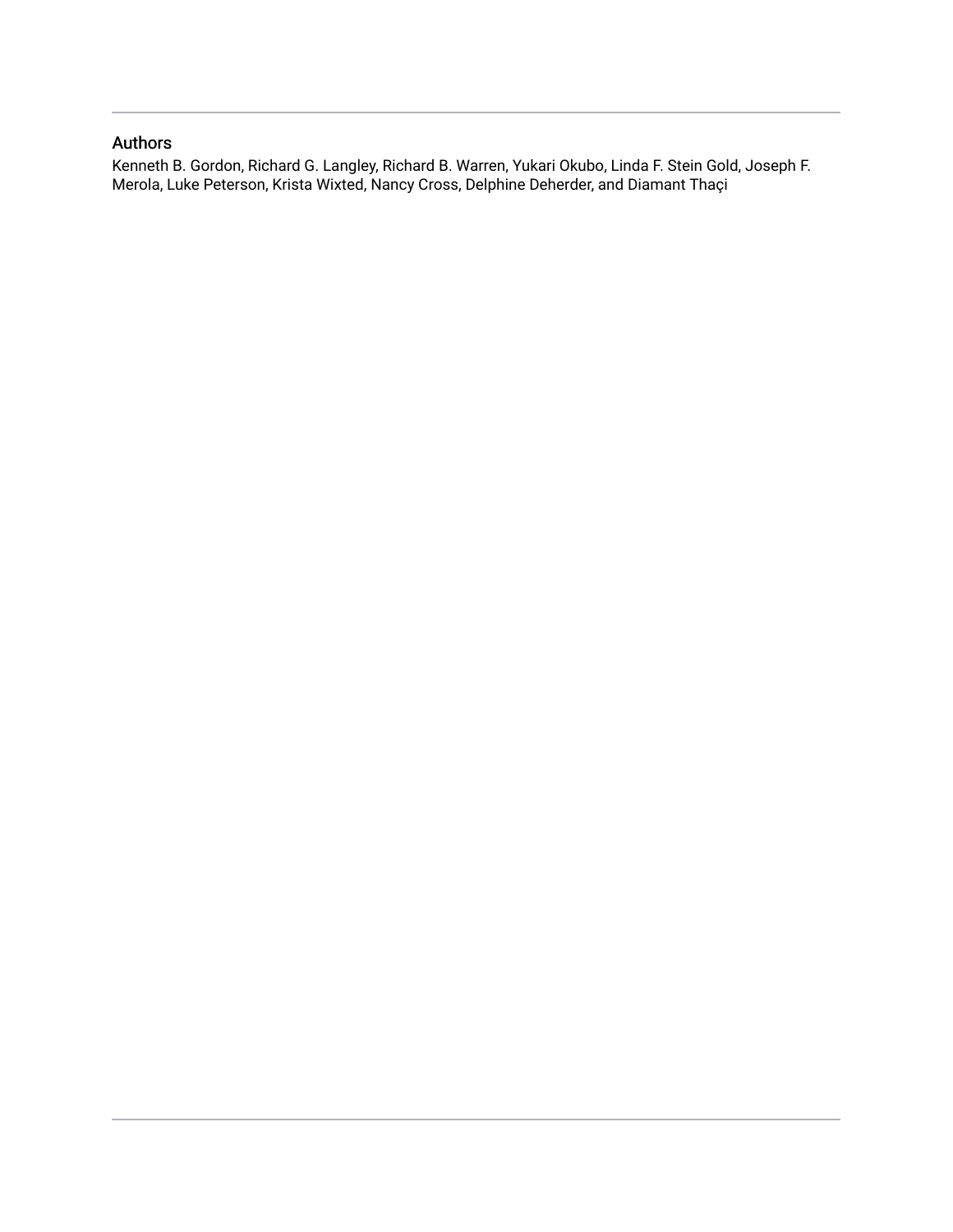# **JAMA Dermatology | Original Investigation**

# Bimekizumab Safety in Patients With Moderate to Severe Plaque Psoriasis Pooled Results From Phase 2 and Phase 3 Randomized Clinical Trials

Kenneth B. Gordon, MD; Richard G. Langley, MD; Richard B. Warren, MD, PhD; Yukari Okubo, MD, PhD; Linda Stein Gold, MD; Joseph F. Merola, MD; Luke Peterson, MS; Krista Wixted, BS; Nancy Cross, MD; Delphine Deherder, MSc; Diamant Thaçi, MD, PhD

**IMPORTANCE** Psoriasis is a chronic disease requiring long-term management; understanding the long-term safety profiles of psoriasis treatments, such as bimekizumab, is important.

**OBJECTIVE** To evaluate the 2-year safety profile of bimekizumab in patients with moderate to severe plaque psoriasis.

**DESIGN, SETTING, AND PARTICIPANTS** Safety data were pooled from a cohort of patients from 4 phase 2 randomized clinical trials (BE ABLE 1, BE ABLE 2, PS0016, and PS0018) and 4 phase 3 randomized clinical trials (BE VIVID, BE READY, BE SURE, and BE BRIGHT) to include 2 years of study treatment. Data were obtained on adults with moderate to severe plaque psoriasis (Psoriasis Area and Severity Index level  $\geq$  12,  $\geq$  10% body surface area affected by psoriasis, and an Investigator's Global Assessment score ≥3 on a 5-point scale) who were eligible for systemic psoriasis therapy and/or phototherapy.

**INTERVENTIONS** Included patients received 1 or more doses of bimekizumab during the phase 2 or phase 3 trials.

**MAIN OUTCOMES AND MEASURES** Treatment-emergent adverse events (TEAEs), serious TEAEs, and TEAEs leading to treatment discontinuation are reported using exposureadjusted incidence rates (EAIRs) per 100 person-years.

**RESULTS** A total of 1789 patients (1252 [70.0%] men; mean [SD] age, 45.2 [13.5] years) were treated with 1 or more doses of bimekizumab across the phase 2/3 trials and were included in these analyses; total bimekizumab exposure was 3109.7 person-years. TEAEs occurred at an EAIR of 202.4 per 100 person-years and did not increase with longer duration of bimekizumab exposure. The 3 most frequently reported TEAEs were nasopharyngitis (19.1 per 100 person-years; 95% CI, 17.4-20.9 per 100 person-years), oral candidiasis (12.6 per 100 person-years; 95% CI, 11.3-14.0 per 100 person-years), and upper respiratory tract infection (8.9 per 100 person-years; 95% CI, 7.8-10.1 per 100 person-years). Most oral candidiasis events were mild or moderate; 3 events led to discontinuation. The EAIRs of inflammatory bowel disease (0.1 per 100 person-years; 95% CI, 0.0-0.3 per 100 person-years), adjudicated suicidal ideation and behavior (0.0 per 100 person-years; 95% CI, 0.0-0.2 per 100 person-years), and adjudicated major adverse cardiac events (0.5 per 100 person-years; 95% CI, 0.3-0.8 per 100 person-years) were low.

**CONCLUSIONS AND RELEVANCE** In these pooled analyses of data from a cohort of patients from 8 randomized clinical trials, bimekizumab was well tolerated aside from an increased incidence of mild to moderate oral candidiasis. No safety signals were observed compared with previous reports, and there was no increased risk of AEs with longer duration of bimekizumab exposure.

JAMA Dermatol. doi[:10.1001/jamadermatol.2022.1185](https://jamanetwork.com/journals/jama/fullarticle/10.1001/jamadermatol.2022.1185?utm_campaign=articlePDF%26utm_medium=articlePDFlink%26utm_source=articlePDF%26utm_content=jamadermatol.2022.1185) Published online May 11, 2022.

**Examplemental content** 

**Author Affiliations:** Author affiliations are listed at the end of this article.

**Corresponding Author:** Kenneth B. Gordon, MD, Medical College of Wisconsin, 9200 W Wisconsin Ave, Milwaukee, WI 53226 [\(gordon.](mailto:gordon.kenneth@att.net) [kenneth@att.net\)](mailto:gordon.kenneth@att.net).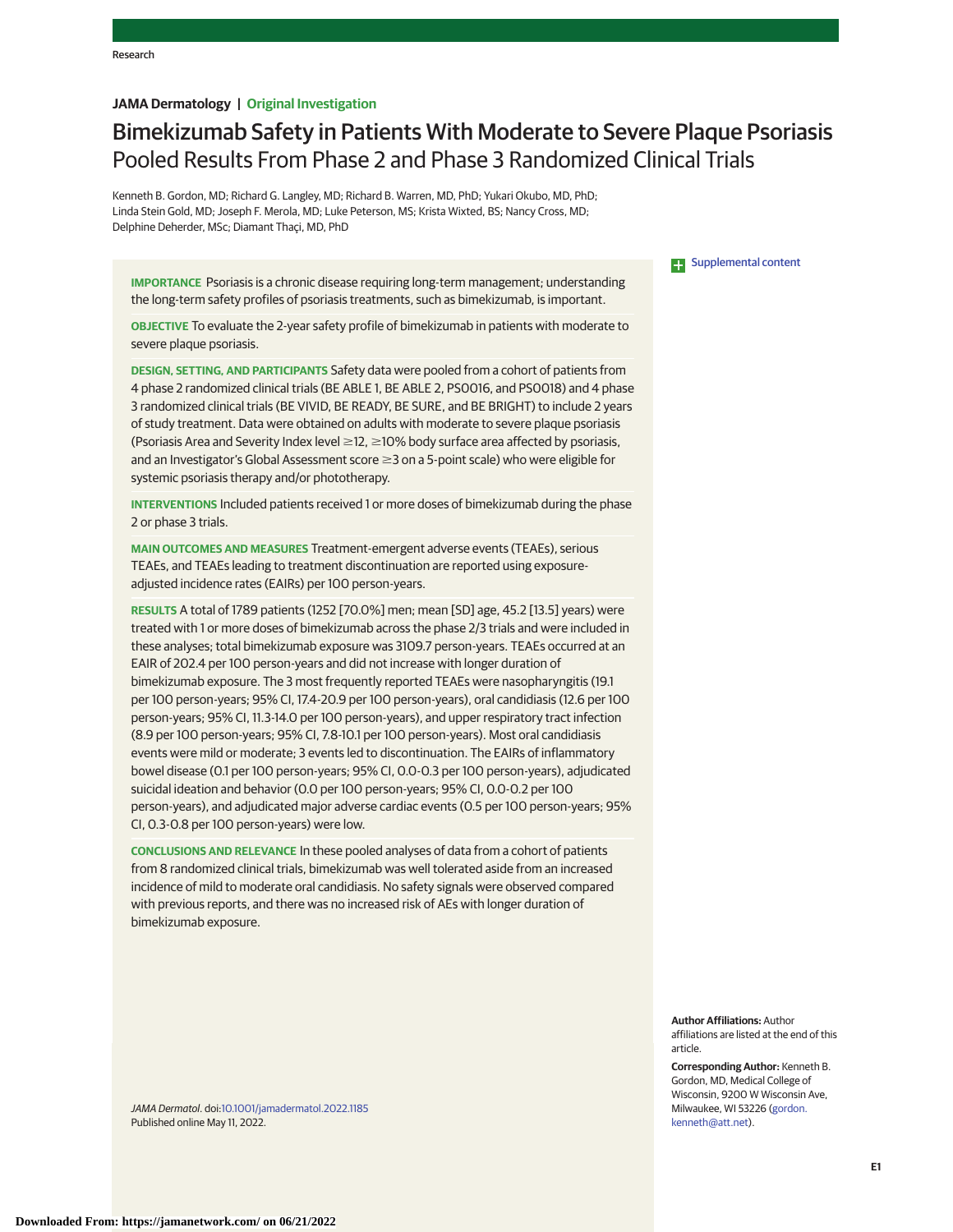he chronic nature of psoriasis can place a substantial burden on patients' health and quality of life.<sup>1-4</sup> Longterm clinical trial data are valuable for evaluating the safety profiles of psoriasis treatments.<sup>5</sup> Biologic therapies that inhibit key cytokines involved in psoriasis pathogenesis, such as interleukin (IL)-23, tumor necrosis factor, and IL-17A, are mainstays of treatment for patients with moderate to severe plaque psoriasis, and have well-established safety profiles.<sup>6-13</sup>

Bimekizumab is a monoclonal IgG1 antibody that selectively inhibits both IL-17A and IL-17F.<sup>14-16</sup> Bimekizumab has previously demonstrated superior efficacy vs placebo, ustekinumab (anti–IL-12/23), adalimumab (anti-tumor necrosis factor), and secukinumab (anti–IL-17A) for the treatment of patients with moderate to severe plaque psoriasis.17-20

Safety data reported from the first year of clinical trials in the bimekizumab treatment for plaque psoriasis clinical program demonstrated that bimekizumab is well tolerated, with a safety profile in linewith other anti–IL-17 biologics, aside from an increased incidence of mild to moderate oral candidiasis, 17-22 as a result of the protective roles of IL-17A and IL-17F against fungal infections at the oral mucosa.<sup>20,23,24</sup>

We report safety data from 4 phase 2 randomized clinical trials and 4 phase 3 randomized clinical trials in the bimekizumab plaque psoriasis clinical program, pooled to include 2 years of study treatment, to assess the longer-term safety profile of bimekizumab in patients withmoderate to severe plaque psoriasis.

# Methods

## Patient Population

Safety data were pooled from 4 phase 3 randomized clinical trials (BE VIVID [\[NCT03370133\]](https://clinicaltrials.gov/ct2/show/NCT03370133), BE READY [\[NCT03410992\]](https://clinicaltrials.gov/ct2/show/NCT03410992), BE SURE [\[NCT03412747\]](https://www.clinicaltrials.gov/ct2/show/NCT03412747), and BE BRIGHT [\[NCT03598790\]](https://clinicaltrials.gov/ct2/show/NCT03598790))17-19 and 4 phase 2 randomized clinical trials (BE ABLE 1 [\[NCT02905006\]](https://www.clinicaltrials.gov/ct2/show/NCT02905006), BE ABLE 2 [\[NCT03010527\]](https://clinicaltrials.gov/ct2/show/NCT03010527), PS0016 [\[NCT03025542\]](https://clinicaltrials.gov/ct2/show/NCT03025542), and PS0018 [\[NCT03230292\]](https://clinicaltrials.gov/ct2/show/NCT03230292)).21,22,25,26 The data cutoff for the ongoing BE BRIGHT trial was November 9, 2020; the last ongoing patient in BE BRIGHT reached 2 years of study treatment on this date. All other trials included herein were completed.

Full inclusion and exclusion criteria have been described.<sup>17-19,21,22,26</sup> Eligible patients for all trials were adults with moderate to severe plaque psoriasis, with a baseline Psoriasis Area and Severity Index (PASI) score greater than or equal to 12, 10% or more of body surface area affected by psoriasis, and an Investigator's Global Assessment score greater than or equal to 3 on a 5-point scale, who were eligible for systemic psoriasis therapy and/or phototherapy. Patients with active symptomatic inflammatory bowel disease (IBD), a recent (<6 months before screening) myocardial infarction or stroke, an active tuberculosis (TB) infection, or a high risk of acquiring a TB infection were excluded. For phase 2 trials, patients with suicidal ideation less than 6 months before screening or a lifetime history of suicide attempts were excluded. For phase 3 trials, patients with active suicidal ideation less than 1 month

#### **Key Points**

**Question** What is the 2-year safety profile of bimekizumab in patients with moderate to severe plaque psoriasis?

**Findings** In this cohort study including 1789 patients receiving bimekizumab, pooled data on 2 years of study treatment from 4 phase 2 randomized clinical trials and 4 phase 3 randomized clinical trials identified no safety signals. The incidence of adverse events did not increase with longer duration of exposure to bimekizumab.

**Meaning** These results, pooled to include 2 years of treatment, suggest that bimekizumab is well tolerated among patients with moderate to severe plaque psoriasis.

or a suicide attempt less than 5 years before screening were excluded.

## Study Designs

The trials were conducted in accordance with the principles of the Declaration of Helsinki<sup>27</sup> and approved by an independent review board and independent ethics committee. All participants provided informed written consent. Reporting in this study followed the applicable portions of the Strengthening the Reporting of Observational Studies in Epidemiology [\(STROBE\)](https://www.equator-network.org/reporting-guidelines/strobe/) reporting guideline.

Trials included in these analyses are summarized in eTable 1 in the [Supplement.](https://jamanetwork.com/journals/jama/fullarticle/10.1001/jamadermatol.2022.1185?utm_campaign=articlePDF%26utm_medium=articlePDFlink%26utm_source=articlePDF%26utm_content=jamadermatol.2022.1185) Study designs for BE VIVID, BE READY, and BE SURE were published previously.<sup>17-19</sup> The BE VIVID 52-week, randomized, double-blind, multicenter trial randomized patients to bimekizumab, 320 mg, every 4 weeks (Q4W), ustekinumab (per labeled dosing), or placebo to week 16 followed by bimekizumab, 320 mg, Q4W to week 52. The BE READY 56-week, randomized withdrawal, double-blind, multicenter trial randomized patients to bimekizumab, 320mg, Q4W or placebo to week 16. At week 16, bimekizumabtreated patients who achieved a 90% or greater reduction from baseline in their PASI (PASI 90) score were rerandomized to bimekizumab, 320 mg, Q4W, bimekizumab, 320 mg, every 8 weeks (Q8W), or placebo to week 56. Week 16 PASI 90 nonresponders entered a 12-week bimekizumab, 320mg, Q4W openlabel escape group. The BE SURE 56-week, randomized, double-blind, multicenter trial randomized patients to bimekizumab, 320 mg, Q4W, bimekizumab, 320 mg, Q4W to week 16 then Q8W to week 56, or adalimumab (per labeled dosing) to week 24 followed by bimekizumab, 320 mg, Q4W to week 56. Patients completing each phase 3 trial were eligible to enroll in the BE BRIGHT open-label extension and received bimekizumab, 320 mg, Q4W or Q8W, depending on treatment, dose, and PASI response on feeder trial completion.

Study designs for BE ABLE 1 and BE ABLE 2 phase 2b trials have also been published.<sup>21,22</sup> The 12-week BE ABLE 1 randomized, double-blind, dose-ranging trial randomized patients to placebo or bimekizumab Q4W at doses of 64 mg, 160 mg, 160 mg with a 320-mg loading dose at baseline, 320 mg, or 480 mg. On BE ABLE 1 completion, patients could enroll in the BE ABLE 2 48-week open-label extension. Treatment allocation in BE ABLE 2 depended on dosing in BE ABLE 1 and week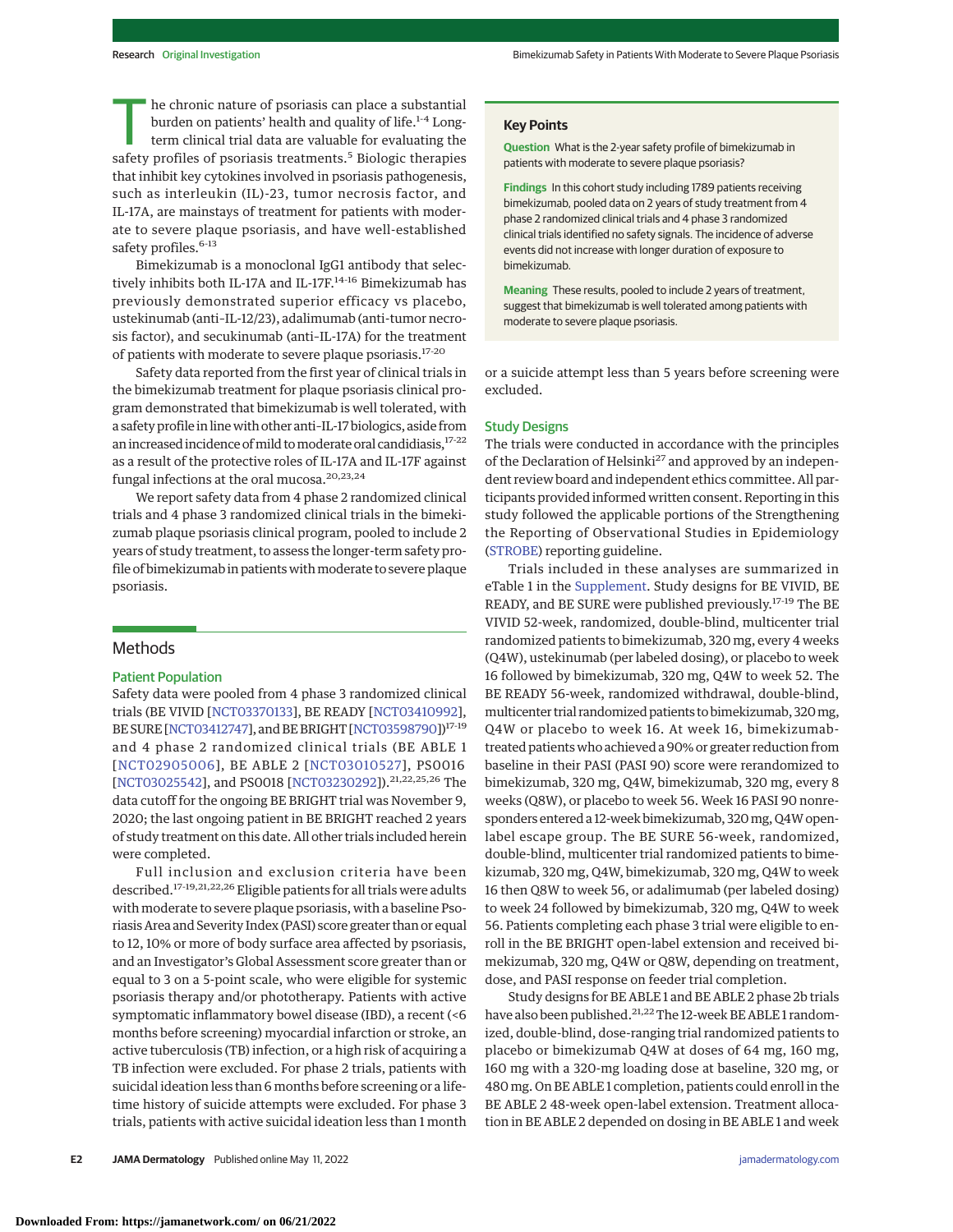12 PASI response. PS0016 was a 28-week, phase 2a, randomized, double-blind, multicenter trial. Randomized patients received bimekizumab, 320mg, at baseline and week 4 then placebo at week 16, or bimekizumab, 320 mg, at baseline, week 4, and week 16.<sup>26</sup> On completion, eligible patients could enroll in the 48-week PS0018 open-label extension, in which patients received bimekizumab, 160 mg, Q4W and, at the investigators' discretion, could increase the dose to 320 mg Q4W if PASI 50 to less than PASI 75 was achieved at week 12 or later.

#### Safety Evaluations

Treatment-emergent adverse events (TEAEs), serious AEs, and TEAEs leading to discontinuation are reported. TEAEs were defined as AEs that occurred during exposure to treatment including less than or equal to 140 days after the last dose. Serious AEs were defined as any AE that led to 1 or more of the following: death, life-threatening event, substantial or persistent disability or incapacity, congenital anomaly or birth defect (including any occurring in a fetus), important medical event, and initial or prolongation of hospitalization. TEAEs were coded according to the Medical Dictionary for Regulatory Activities (MedDRA), version 19.0. The intensity of AEs was assessed by the investigators as mild, moderate, or severe, independently from the seriousness.

Safety topics of interest were infections (serious, opportunistic, TB, and fungal), malignant neoplasms, major adverse cardiac events, neutropenia, suicidal ideation and behavior (SIB), IBD, hypersensitivity (including anaphylactic, hypersensitivity, and injection site reactions), and elevated liver enzyme/liver function test results.

Cardiovascular TEAEs were reviewed and adjudicated by an independent cardiovascular clinical event adjudication committee. Predefined neuropsychiatric TEAEs and prespecified questionnaire scores were assessed by an independent neuropsychiatric adjudication committee to determine events that met SIB criteria. Assessments and monitoring of SIB were performed using the Columbia Suicide Severity Rating Scale.<sup>28</sup>

Opportunistic infections were predefined using company conventions. During the trials, patients were screened to evaluate TB signs, symptoms, and possible exposure (eTable 2 in the [Supplement\)](https://jamanetwork.com/journals/jama/fullarticle/10.1001/jamadermatol.2022.1185?utm_campaign=articlePDF%26utm_medium=articlePDFlink%26utm_source=articlePDF%26utm_content=jamadermatol.2022.1185). If a patient developed evidence of active or latent TB, study treatment was stopped immediately and patients would be referred to a TB specialist for further evaluation.

#### Statistical Analysis

Pooled safety data were assessed for all patients who received 1 or more bimekizumab doses in the phase 2/3 trials (phase 2/3 total) and in the phase 3 trials only (phase 3 total). For patients who switched to bimekizumab from placebo, ustekinumab, or adalimumab, only TEAEs that occurred during exposure to bimekizumab are reported. Safety data were also analyzed for patients who received bimekizumab, 320 mg, Q4W or Q8W in the phase 3 trials. TEAEs were attributed to the dose most recently received before the TEAE date of onset.

All TEAEs were evaluated based on exposure-adjusted incidence rates (EAIRs), defined as the number of patients with

a specific AE adjusted for the duration of exposure. EAIRs are reported per 100 person-years with associated 95% CIs. Data analysis was conducted using SAS, version 9.4 (SAS Institute LLC).

# Results

#### Patient Population

Of the 1789 patients who received 1 or more doses of bimekizumab in the phase 2/3 trials (eFigure in the [Supplement\)](https://jamanetwork.com/journals/jama/fullarticle/10.1001/jamadermatol.2022.1185?utm_campaign=articlePDF%26utm_medium=articlePDFlink%26utm_source=articlePDF%26utm_content=jamadermatol.2022.1185), 1252 were men (70.0%) and 537 were women (30.0%); mean (SD) age was 45.2 (13.5) years. Baseline demographic and other characteristics were similar between bimekizumab dose groups and were representative of patients with plaque psoriasis eligible for biologic therapy (eTable 3 in the [Supplement\)](https://jamanetwork.com/journals/jama/fullarticle/10.1001/jamadermatol.2022.1185?utm_campaign=articlePDF%26utm_medium=articlePDFlink%26utm_source=articlePDF%26utm_content=jamadermatol.2022.1185).

In total, 1789 patients received 1 or more doses of bimekizumab across the phase 2/3 trials (eFigure in the [Supple](https://jamanetwork.com/journals/jama/fullarticle/10.1001/jamadermatol.2022.1185?utm_campaign=articlePDF%26utm_medium=articlePDFlink%26utm_source=articlePDF%26utm_content=jamadermatol.2022.1185)[ment\)](https://jamanetwork.com/journals/jama/fullarticle/10.1001/jamadermatol.2022.1185?utm_campaign=articlePDF%26utm_medium=articlePDFlink%26utm_source=articlePDF%26utm_content=jamadermatol.2022.1185); total bimekizumab exposure was 3109.7 person-years and median bimekizumab duration was 673.0 days (range, 1-1037). Of these patients, 1495 were treated with 1 or more doses of bimekizumab in the phase 3 trials; total bimekizumab exposure was 2740.8 person-years and median bimekizumab duration was 730.0 days (range, 23-1037) (Table 1).

#### Overall Safety

TEAEs occurred at an EAIR of 202.4 per 100 person-years in the phase 2/3 trials (Table 1) and did not increase with longer duration of bimekizumab exposure (weeks 0-16: 324.7 per 100 person-years; 95% CI, 305.6-344.7 per 100 person-years; weeks 16-52: 225.5 per 100 person-years; 95% CI, 212.8-238.7 per 100 person-years; weeks 52-104: 149.1 per 100 person-years; 95% CI, 139.4-159.3 per 100 person-years) (Figure 1A). In the phase 3 trials, the overall EAIR of TEAEs was lower in patients treated with bimekizumab, 320 mg, Q8W (141.4 per 100 personyears; 95% CI, 129.6-153.9 per 100 person-years) than with bimekizumab, 320 mg, Q4W (219.6 per 100 person-years; 95% CI, 207.3-232.3 per 100 person-years) (Table 1).

In the phase 2/3 trials, serious TEAEs occurred at a rate of 5.9 per 100 person-years (95% CI, 5.1-6.9 per 100 personyears) and EAIRs were consistent throughout the observed treatment period (weeks 0-16: 6.1 per 100 person-years; 95% CI, 4.2-8.6 per 100 person-years; weeks 16-52: 6.8 per 100 person-years; 95% CI, 5.3-8.6 per 100 person-years; weeks 52- 104: 5.6 per 100 person-years; 95% CI, 4.3-7.1 per 100 personyears) (Figure 1B). The EAIR of discontinuations due to a TEAE was 3.8 per 100 person-years and was lower during the second year of treatment compared with the first. EAIRs decreased over the observed treatment period (weeks 0-16: 6.9 per 100 person-years; 95% CI, 4.8-9.5 per 100 person-years; weeks 16-52: 4.9 per 100 person-years; 95% CI, 3.6-6.4 per 100 person-years; weeks 52-104: 2.1 per 100 person-years; 95% CI, 1.4-3.1 per 100 person-years). (Figure 1C). Most TEAEs were mild or moderate; severe TEAEs occurred at a rate of 5.4 per 100 person-years. The EAIRs of severe TEAEs did not increase with longer duration of bimekizumab exposure (weeks 0-16: 6.3 per 100 person-years; 95% CI, 4.4-8.8 per 100 person-years; weeks 16-52: 6.6 per 100 person-years; 95% CI, 5.2-8.4 per 100 person-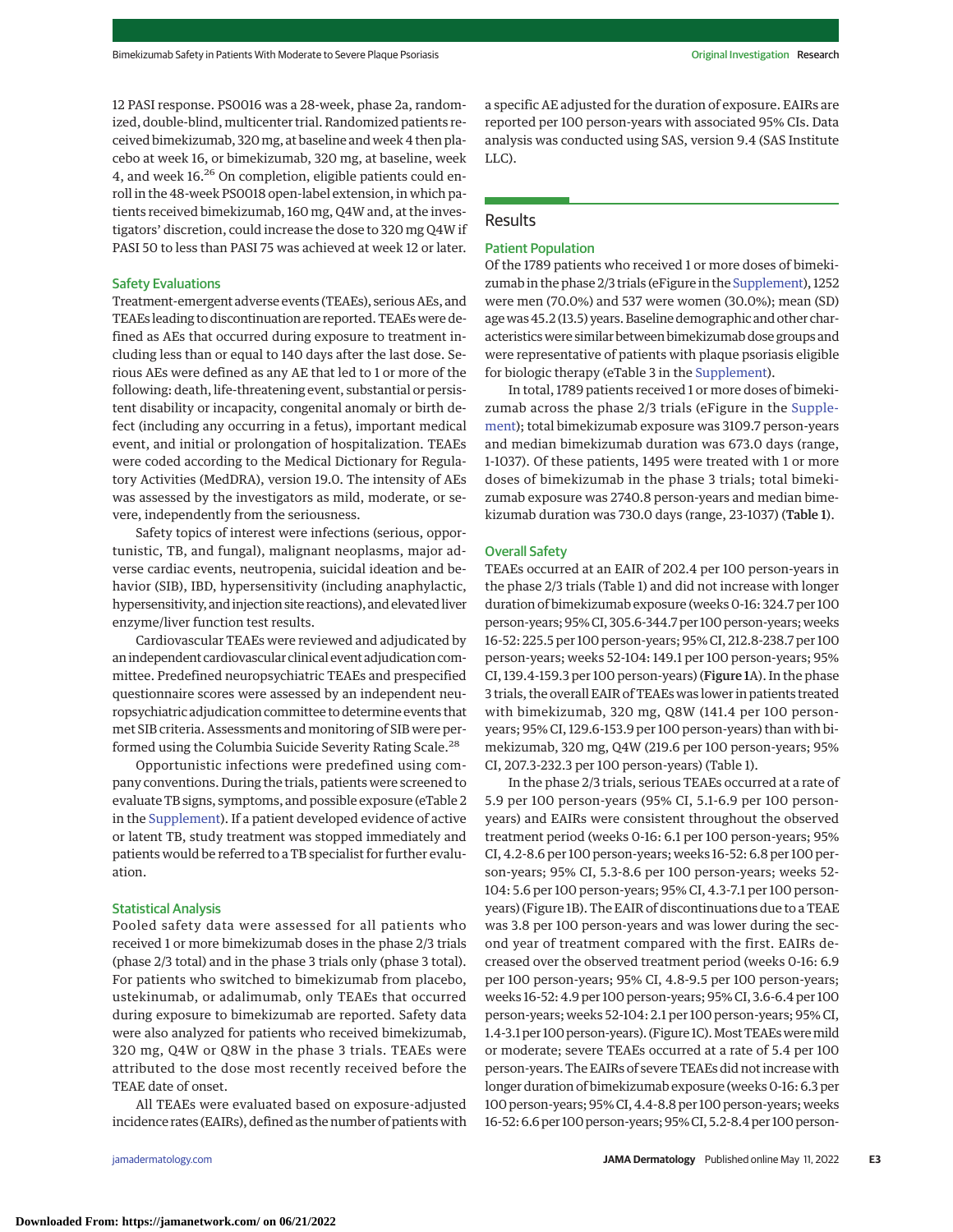|                                               | EAIR per 100 person-years (95% CI) |                                            |                                             |                                            |                                       |                                       |  |  |
|-----------------------------------------------|------------------------------------|--------------------------------------------|---------------------------------------------|--------------------------------------------|---------------------------------------|---------------------------------------|--|--|
|                                               | Phase 3 (wk $0-16$ ) <sup>b</sup>  |                                            | Phase 3                                     |                                            |                                       | Phase $2/3$ ,                         |  |  |
| Variable                                      | Placebo<br>$(n = 169)$             | Bimekizumab,<br>320 mg, Q4W<br>$(n = 670)$ | Bimekizumab,<br>320 mg, Q4W<br>$(n = 1456)$ | Bimekizumab,<br>320 mg, Q8W<br>$(n = 930)$ | Bimekizumab,<br>total<br>$(n = 1495)$ | bimekizumab,<br>total<br>$(n = 1789)$ |  |  |
| Total exposure,<br>person-years               | 51.6                               | 207.7                                      | 1863.6                                      | 879.8                                      | 2740.8                                | 3109.7                                |  |  |
| Exposure, d                                   |                                    |                                            |                                             |                                            |                                       |                                       |  |  |
| Mean (SD)                                     | 107.4(16.8)                        | 110.6(7.3)                                 | 456.3 (262.5)                               | 342.2 (236.1)                              | 659.0 (213.6)                         | 608.5 (232.6)                         |  |  |
| Median (range)                                | 112.0<br>$(28-120)$                | 112.0<br>$(28-122)$                        | 455.5<br>$(23-1037)$                        | 293.0<br>$(1 - 869)$                       | 730.0<br>$(23-1037)$                  | 673.0<br>$(1-1037)$                   |  |  |
| Any TEAE                                      | 205.0<br>$(161.0 - 257.4)$         | 305.8<br>$(276.4 - 337.6)$                 | 219.6<br>$(207.3 - 232.3)$                  | 141.4<br>$(129.6 - 153.9)$                 | 192.7<br>$(182.5 - 203.3)$            | 202.4<br>$(192.6 - 212.6)$            |  |  |
| Severe TEAEs                                  | $7.8(2.1-19.9)$                    | $3.9(1.7-7.6)$                             | $5.3(4.3-6.5)$                              | $4.8(3.4-6.5)$                             | $5.0(4.2-5.9)$                        | $5.4(4.6-6.3)$                        |  |  |
| TEAEs leading to<br>discontinuation           | 13.8<br>$(5.6 - 28.5)$             | 53<br>$(2.7-9.5)$                          | 3.6<br>$(2.8 - 4.5)$                        | 2.7<br>$(1.8-4.1)$                         | 3.3<br>$(2.7-4.1)$                    | 3.8<br>$(3.1 - 4.6)$                  |  |  |
| Treatment-related<br><b>TEAEs<sup>c</sup></b> | 30.7<br>$(17.2 - 50.7)$            | 80.0<br>$(67.5 - 94.2)$                    | 43.4<br>$(39.8 - 47.1)$                     | 28.9<br>$(25.0 - 33.2)$                    | 35.5<br>$(32.8 - 38.3)$               | 35.4<br>$(32.9 - 38.0)$               |  |  |
| <b>Serious TEAEs</b>                          | $7.8(2.1-20.0)$                    | $5.3(2.7-9.5)$                             | $6.2(5.1-7.4)$                              | $5.3(3.8-7.0)$                             | $5.9(5.0-6.9)$                        | $5.9(5.1-6.9)$                        |  |  |
| <b>TEAEs leading</b><br>to death              | $1.9(0.0-10.8)$                    | $0.5(0.0-2.7)$                             | $0.3(0.1-0.7)$                              | $0.3(0.1-1.0)$                             | $0.3(0.2-0.6)$                        | $0.4(0.2-0.6)$                        |  |  |

#### Table 1. Summary of Treatment Exposure and TEAEs in Bimekizumab-Treated Patients in the Phase 2 and Phase 3 Trials<sup>a</sup>

Abbreviations: EAIR, exposure-adjusted incidence rate; Q4W, every 4 weeks; Q8W, every 8 weeks; TEAE, treatment-emergent adverse event.

<sup>a</sup> For patients who received both Q4W and Q8W bimekizumab doses during the trials, TEAEs were assigned to the dose most recently received before the date of onset of the TEAE. Patients who received both bimekizumab, 320 mg, Q4W and Q8W at different times in the trials are included in the total population count of each treatment group, but only once in each bimekizumab total group. Therefore, the total number of patients in both the Q4W and Q8W

groups exceeds the total number of patients in the bimekizumab total groups. The data cutoff for the ongoing BE BRIGHT trial was November 9, 2020.

b Data are reported for events that occurred during the initial 16-week treatment period of the BE VIVID and BE READY placebo-controlled phase 3 randomized clinical trials, using a different pool of patients to the longer-term analyses.

 $c$  Assessed by the investigators as related to treatment.



Figure 1. Incidence Rates of Treatment-Emergent Adverse Events (TEAEs) by Treatment Period

Data are reported as the exposure-adjusted incidence rate (EAIR) per 100 person-years for TEAEs that occurred during the initial 16-week treatment period of the phase 2/3 trials (weeks 0-16), during the maintenance period (weeks 16-52) and during the second year (weeks 52-104). Error bars represent 95% CIs.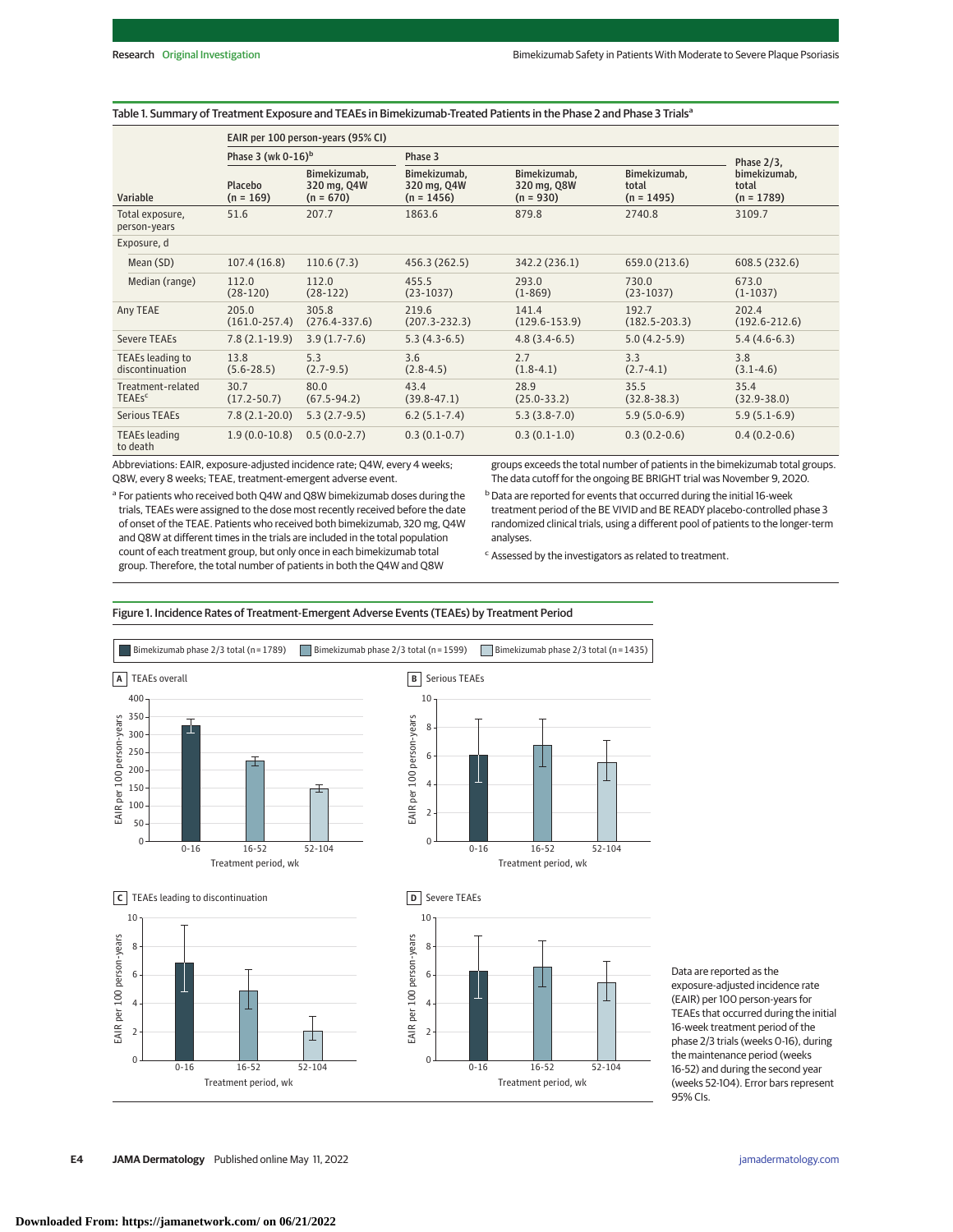Table 2. Incidence Rates of TEAEs of Interest<sup>a</sup>

|                                                 | EAIR per 100 person-years (95% CI)         |                                           |                                       |                                                        |
|-------------------------------------------------|--------------------------------------------|-------------------------------------------|---------------------------------------|--------------------------------------------------------|
|                                                 | Phase 3                                    |                                           |                                       |                                                        |
| Variable                                        | Bimekizumab.<br>320 mg Q4W<br>$(n = 1456)$ | Bimekizumab.<br>320 mg Q8W<br>$(n = 930)$ | Bimekizumab,<br>total<br>$(n = 1495)$ | Phase $2/3$ ,<br>bimekizumab,<br>total<br>$(n = 1789)$ |
| Serious infections                              | $1.4(0.9-2.1)$                             | $0.3(0.1-1.0)$                            | $1.1(0.7-1.5)$                        | $1.0(0.7-1.4)$                                         |
| Active tuberculosis                             | $\overline{0}$                             | $\mathbf{0}$                              | $\mathbf{0}$                          | $\mathbf{0}$                                           |
| <b>Fungal infections</b>                        | 25.7 (23.2-28.4)                           | $16.5(13.8-19.7)$                         | 20.7 (18.9-22.8)                      | 20.1 (18.4-22.0)                                       |
| Candida infections                              | 18.9 (16.8-21.1)                           | $10.6(8.5-13.1)$                          | $14.6(13.1-16.3)$                     | 14.2 (12.8-15.7)                                       |
| Oral candidiasis                                | $16.4(14.5-18.5)$                          | $9.6(7.6-12.0)$                           | $12.9(11.5-14.4)$                     | $12.6(11.3-14.0)$                                      |
| Oropharyngeal candidiasis                       | $1.1(0.7-1.7)$                             | $0.3(0.1-1.0)$                            | $0.9(0.6-1.3)$                        | $0.8(0.6-1.2)$                                         |
| Skin candidiasis                                | $0.7(0.4-1.2)$                             | $0.8(0.3-1.6)$                            | $0.7(0.4-1.1)$                        | $0.7(0.4-1.0)$                                         |
| Vulvovaginal candidiasis                        | $0.8(0.5-1.3)$                             | $\mathbf{0}$                              | $0.6(0.3-0.9)$                        | $0.6(0.3-0.9)$                                         |
| Esophageal candidiasis                          | $0.2(0.1-0.6)$                             | $0.1(0.0-0.6)$                            | $0.2(0.1-0.4)$                        | $0.2(0.1-0.4)$                                         |
| Tinea infections                                | $3.0(2.3-4.0)$                             | $2.9(1.9-4.3)$                            | $2.8(2.2-3.5)$                        | $2.7(2.1-3.3)$                                         |
| Fungal infections NEC <sup>b</sup>              | $3.8(2.9-4.8)$                             | $2.3(1.4-3.6)$                            | $3.1(2.5-3.9)$                        | $3.1(2.5-3.7)$                                         |
| Inflammatory bowel disease                      | $0.2(0.0-0.5)$                             | $0.1(0.0-0.6)$                            | $0.1(0.0-0.4)$                        | $0.1(0.0-0.3)$                                         |
| <b>Adjudicated MACE</b>                         | $0.5(0.3-1.0)$                             | $0.3(0.1-1.0)$                            | $0.5(0.3-0.8)$                        | $0.5(0.3-0.8)$                                         |
| Malignant neoplasms                             | $0.6(0.3-1.1)$                             | $0.9(0.4-1.8)$                            | $0.7(0.4-1.1)$                        | $0.8(0.5-1.2)$                                         |
| <b>Excluding NMSC</b>                           | $0.3(0.1-0.7)$                             | $0.7(0.3-1.5)$                            | $0.4(0.2-0.8)$                        | $0.5(0.2-0.8)$                                         |
| <b>NMSC</b>                                     | $0.3(0.1-0.7)$                             | $0.2(0.0-0.8)$                            | $0.3(0.1-0.6)$                        | $0.3(0.2-0.6)$                                         |
| <b>Adjudicated SIB</b>                          | $0.1(0.0-0.3)$                             | $\mathbf{0}$                              | $0.0(0.0-0.2)$                        | $0.0(0.0-0.2)$                                         |
| Neutropenia                                     | $0.8(0.5-1.3)$                             | $0.2(0.0-0.8)$                            | $0.6(0.3-1.0)$                        | $0.8(0.6-1.2)$                                         |
| Hepatic events                                  | $3.7(2.9-4.7)$                             | $2.9(1.9-4.3)$                            | $3.2(2.6-4.0)$                        | $4.3(3.6-5.2)$                                         |
| Elevated liver enzyme levels <sup>c</sup>       | $3.1(2.4-4.1)$                             | $2.2(1.3-3.4)$                            | $2.6(2.0-3.3)$                        | $3.6(3.0-4.4)$                                         |
| Serious hypersensitivity reactions <sup>d</sup> | $0.2(0.0-0.5)$                             | $0.1(0.0-0.6)$                            | $0.1(0.0-0.4)$                        | $0.2(0.1-0.4)$                                         |
| Injection site reactions                        | $2.7(2.0-3.6)$                             | $1.7(1.0-2.9)$                            | $2.3(1.8-2.9)$                        | $2.3(1.8-2.9)$                                         |

Abbreviations: EAIR, exposure-adjusted incidence rate; MACE, major adverse cardiac event; NEC, not elsewhere classified; NMSC, nonmelanoma skin cancer; Q4W, every 4 weeks; Q8W, every 8 weeks; SIB, suicidal ideation and behavior; TEAE, treatment-emergent adverse event.

**b** Includes oral fungal infection, skin fungal infection, vulvovaginal mycotic infection, onychomycosis, tongue fungal infection, fungal infection, fungal pharyngitis, genital fungal infection, fungal oropharyngitis, anal fungal infection, ear fungal infection, and fungal esophagitis.

<sup>a</sup> For patients who received both Q4W and Q8W bimekizumab doses during the trials, TEAEs were assigned to the dose most recently received before the date of onset of the TEAE. Patients who received both bimekizumab, 320 mg, Q4W and Q8W at different times in the trials are included in the total population count of each treatment group, but only once in each bimekizumab total group. Therefore, the total number of patients in both the Q4W and Q8W groups exceeds the total number of patients in the bimekizumab total groups. The data cutoff for the ongoing BE BRIGHT trial was November 9, 2020.

<sup>c</sup> Liver function tests included the following preferred terms reported as adverse events: increased hepatic enzyme, aspartate aminotransferase, γ-glutamyl transferase, alanine aminotransferase, liver function test, transaminases, blood bilirubin, and abnormal liver function test.

<sup>d</sup> There were no incidences of acute anaphylactic reactions associated with bimekizumab.

years; weeks 52-104: 5.5 per 100 person-years; 95% CI, 4.2- 7.0 per 100 person-years) (Figure 1D). The most frequently reported TEAEs by MedDRA-preferred term were nasopharyngitis (19.1 per 100 person-years; 95% CI, 17.4-20.9), oral candidiasis (12.6 per 100 person-years; 95% CI, 11.3-14.0), and upper respiratory tract infection (8.9 per 100 person-years; 95% CI, 7.8-10.1) (eTable 4 in the [Supplement\)](https://jamanetwork.com/journals/jama/fullarticle/10.1001/jamadermatol.2022.1185?utm_campaign=articlePDF%26utm_medium=articlePDFlink%26utm_source=articlePDF%26utm_content=jamadermatol.2022.1185).

#### Deaths

In total, 11 deaths (0.4 per 100 person-years) were reported for patients receiving bimekizumab in the phase 2/3 trials (Table 1). Causes of death were reported under the following MedDRApreferred terms, each for 1 patient, unless otherwise specified: cardiopulmonary failure, myocardial infarction, cardiac arrest (3 patients), death (unknown cause, 3 months after last bimekizumab dose), brain neoplasm, completed suicide, dyspnea, chronic obstructive pulmonary disease, circulatory

collapse (2 patients), respiratory failure, and hypovolemic shock. No deaths were assessed by the investigators as related to treatment.

# Infections

The EAIR of infections was 96.7 per 100 person-years. The EAIR of serious infections was low (phase 2/3 trials: 1.0 per 100 person-years; 95% CI, 0.7-1.4 per 100 person-years), and in the phase 3 trials was lower with bimekizumab, 320 mg, Q8W (0.3 per 100 person-years; 95% CI, 0.1-1.0 per 100 person-years) compared with Q4W (1.4 per 100 person-years; 95% CI, 0.9- 2.1 per 100 person-years) (Table 2). The incidence of serious infections did not increase with a longer duration of bimekizumab exposure (weeks 0-16: 1.0 per 100 person-years; 95% CI, 0.2-2.9 per 100 person-years; 1 year: 1.4 per 100 personyears; 95% CI, 0.9-2.0 per 100 person-years; 2 years: 1.0 per 100 person-years; 95% CI, 0.7-1.4 per 100 person-years)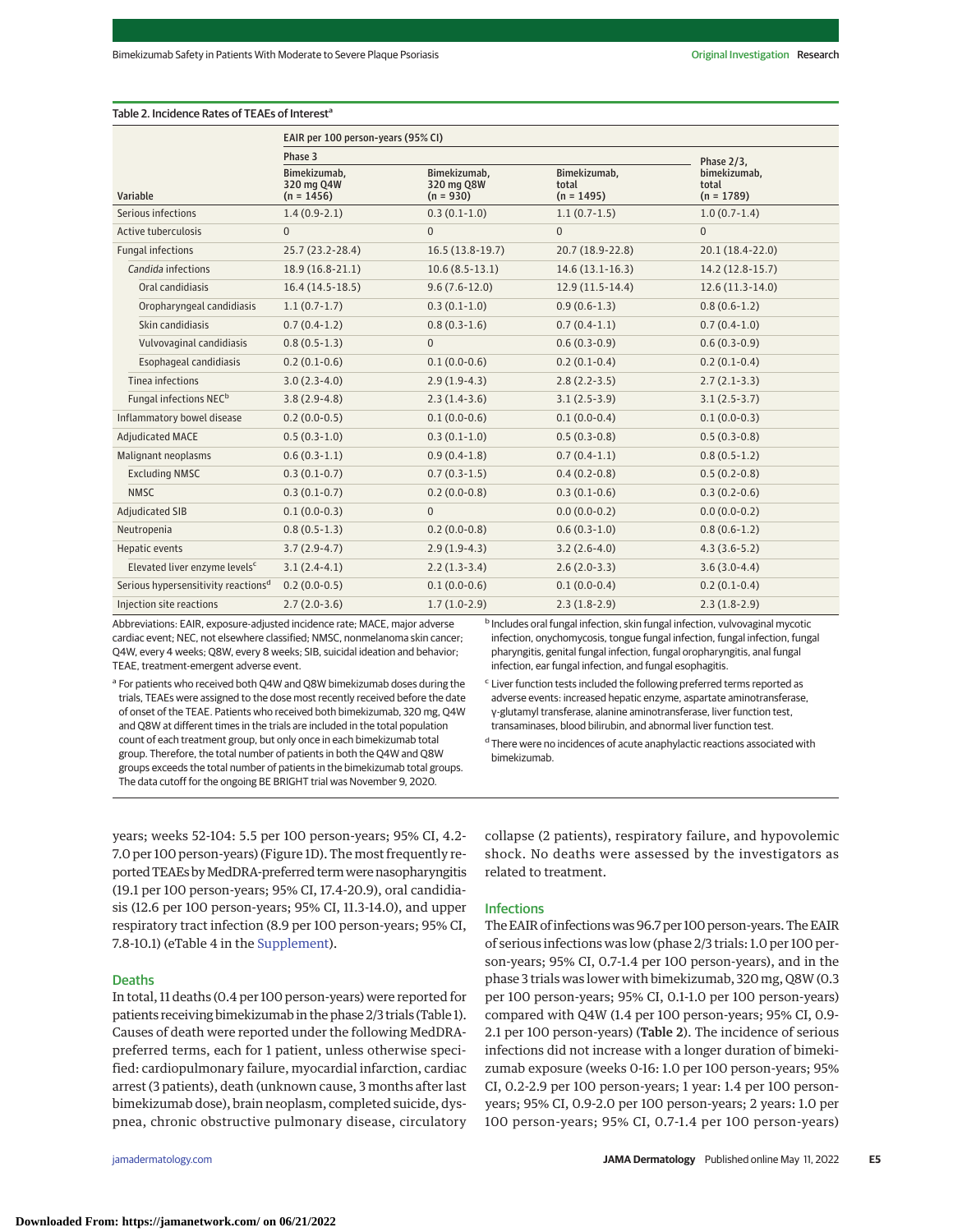

Figure 2. Cumulative Incidence Rates for Selected Treatment-Emergent Adverse Events (TEAEs) of Interest

Serious infections (A), oral candidiasis (B), inflammatory bowel disease (C), malignant neoplasms other than nonmelanoma skin cancer (NMSC) (D), adjudicated major adverse cardiac event (MACE) (E), and adjudicated suicidal ideation and behavior (F) are reported as the exposure-adjusted incidence rate (EAIR) per 100 person-years. Data reported for weeks 0-16 were pooled from 3 pivotal phase 3 studies (BE VIVID, BE READY, and BE SURE). All patients

assigned to bimekizumab received bimekizumab, 320 mg, every 4 weeks (Q4W). Longer-term data through to 1 year (clinical cutoff date November 1, 2019) and 2 years (clinical cutoff date November 9, 2020) of bimekizumab treatment were pooled from 4 phase 2 and 4 phase 3 randomized clinical trials. Error bars represent 95% CIs.

cumulative EAIR of oral candidiasis decreased with a longer duration of bimekizumab exposure as shown in Figure 2B (weeks 0-16: 25.3 per 100 person-years; 95% CI, 19.9-31.8 per

(Figure 2A). The most common serious infection was cellulitis (4 events). No cases of active TB were reported (Table 2).

The overall EAIR of opportunistic infections was 1.2 per 100 person-years (95% CI, 0.9-1.7). Almost all opportunistic infections reported with bimekizumab were localized mucocutaneous fungal infections predefined as opportunistic by company convention, except for 1 serious case of ophthalmic herpes zoster that resolved with treatment and did not lead to discontinuation.

Fungal infections occurred at a rate of 20.1 per 100 personyears (95% CI, 18.4-22.0) (phase 2/3). Most were *Candida* infections (14.2 per 100 person-years; 95% CI, 12.8-15.7 per 100 person-years); EAIRs for other fungal infections, including *Tinea* infections, were low (Table 2).

# Candidiasis

*Candida* infections were predominantly reported as oral candidiasis (12.6 per 100 person-years; 95% CI, 11.3-14.0 per 100 person-years) (Table 2). Of the patients in the phase 2/3 trials, 275 of 1789 (15.4%) reported an oral candidiasis event in the first year and 131 of 1435 (9.1%) during the second year. The

**E6 JAMA Dermatology** Published online May 11, 2022 **and 2023 (Reprinting)** is a structure of the structure of the structure of the structure of the structure of the structure of the structure of the structure of the str

100 person-years; 1 year: 16.4 per 100 person-years; 95% CI, 14.5-18.5 per 100 person-years; 2 year: 12.6 per 100 personyears; 95% CI, 11.3-14.0 per 100 person-years). In the phase 2/3 trials, the incidence of oral candidiasis decreased by treatment period as shown in Figure 3A (weeks 0-16: 24.7 per 100 person-years; 95% CI, 20.6-29.3 per 100 person-years; weeks 16-52: 18.9 per 100 person-years; 95% CI, 16.3-21.8 per 100 person-years; weeks 52-104: 12.3 per 100 person-years; 95% CI, 10.3-14.6 per 100 person-years). Most oral candidiasis events were mild or moderate in severity, 5 were reported as severe (0.2 per 100 person-years; 95% CI, 0.1-0.4), and none were reported as serious.

In the phase 3 trials, the EAIR of oral candidiasis was lower for patients who received bimekizumab, 320mg, Q8W (9.6 per 100 person-years; 95% CI, 7.6-12.0 per 100 person-years) vs bimekizumab, 320 mg, Q4W (16.4 per 100 person-years; 95% CI, 14.5-18.5 per 100 person-years) (Table 2). In BE SURE and BE READY, in which both bimekizumab Q4W and Q8W mainte-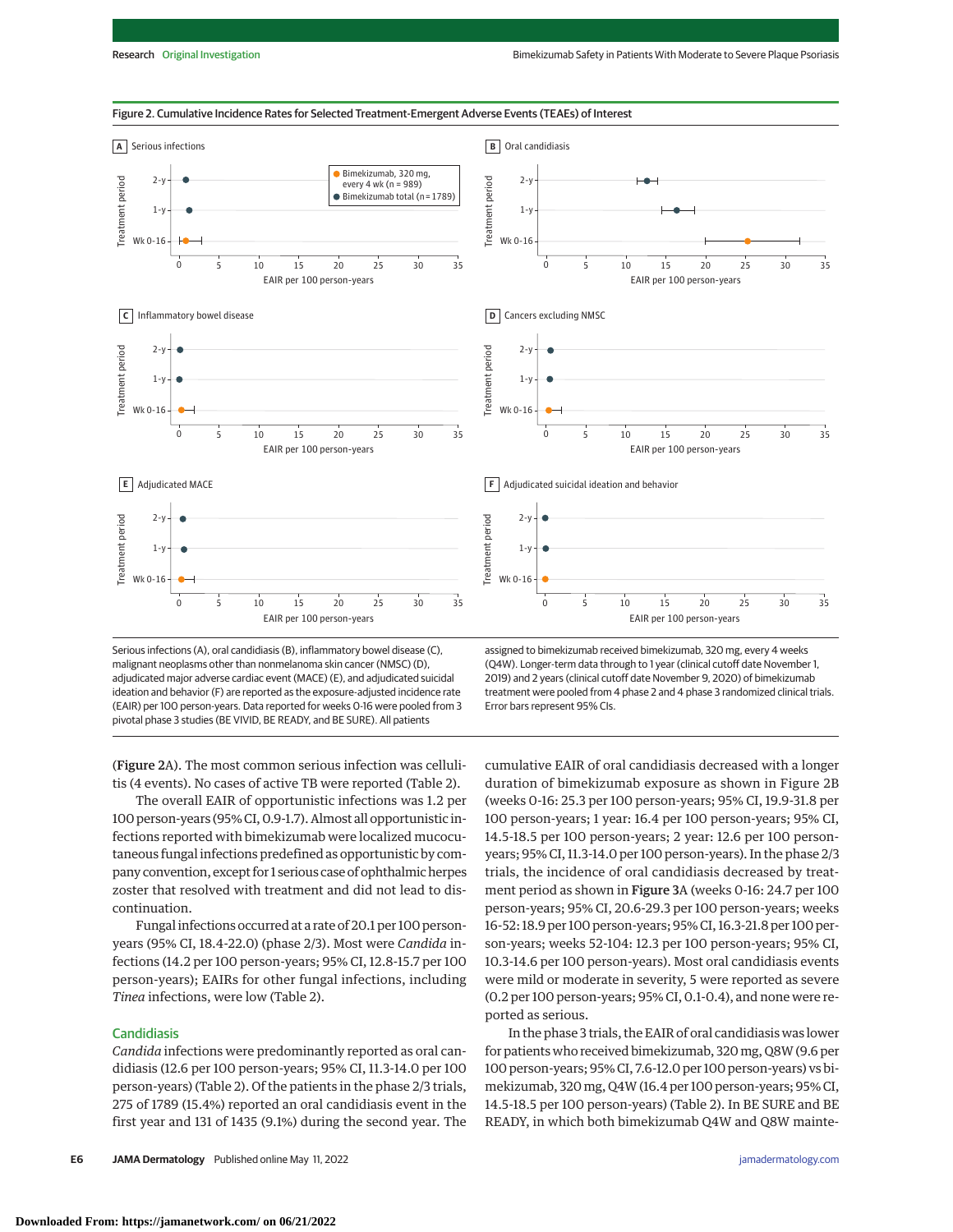

Figure 3. Incidence and Recurrence of Oral Candidiasis Treatment-Emergent Adverse Events (TEAEs) Over 1 and 2 Years

> exposure-adjusted incidence rate (EAIR) per 100 person-years for events that occurred during the initial 16-week treatment period of the phase 2/3 trials (weeks 0-16), during the maintenance period (weeks 16-52), and during the second year (weeks 52-104). B, Data are reported as the EAIR per 100 person-years for all patients who received 1 or more doses of bimekizumab at week 16 or later and received continuous bimekizumab maintenance dosing (every 4 weeks [Q4W] or every 8 weeks [Q8W]) during the maintenance periods of the BE READY and BE SURE phase 3 studies and the BE BRIGHT open-label extension. All patients received bimekizumab, 320 mg, Q4W during the initial 16-week period of BE READY and BE SURE. C, Data are reported to 1 year and 2 years of treatment for all patients in the phase 2/3 trials who received 1 or more doses of bimekizumab. Error bars represent 95% CIs.

nance dosing regimens were possible, the EAIR of oral candidiasis was lower in the second year compared with the first for patients who received either bimekizumab Q4W or Q8W continuous maintenance dosing. In addition, the EAIR of oral candidiasis was lower in each period for patients who received continuous Q8W bimekizumab maintenance dosing compared with continuous Q4Wmaintenance dosing (weeks 16-52, Q8W: 18.6 per 100 person-years; 95% CI, 12.0-27.5 per 100 personyears; Q4W: 24.6 per 100 person-years; 95% CI, 14.1-40.0 per 100 person-years; weeks 52-104, Q8W: 10.6 per 100 personyears; 95% CI, 6.4-16.5 per 100 person-years; Q4W: 13.0 per 100 person-years; 95% CI, 6.2-23.8 per 100 person-years) (Figure 3B).

Over 2 years of treatment, 170 patients (9.5%) reported 1 incidence of oral candidiasis, 88 (4.9%) reported 2 incidences, 33 (1.8%) reported 3 incidences, 22 (1.2%) reported 4 incidences, and 20 (1.1%) reported 5 or more incidences (Figure 3D). The method of oral candidiasis treatment was at the discretion of the investigators and most patients with oral candidiasis were treated with nystatin and/or fluconazole. The median treatment duration with antifungal therapies was 12.0 days (IQR, 7.0-22.0 days). Most events were resolved with treatment; 3 patients (0.2%) with oral candidiasis discontinued bimekizumab.

In the phase 2/3 trials, 2 patients (0.1%) with esophageal candidiasis, 1 (<0.1%) with oropharyngeal candidiasis, and

1 (<0.1%) with skin *Candida* discontinued bimekizumab treatment. Of these, 1 patient receiving bimekizumab, 320mg, Q4W reported a serious, severe case of esophageal candidiasis; this patient was hospitalized, received antifungal therapy, and the infection resolved after 14 days. No other serious *Candida* infections were reported.

#### Inflammatory Bowel Disease

The EAIR of IBD was low (0.1 per 100 person-years; 95% CI, 0.0-0.3 per 100 person-years) and did not increase with longer duration of bimekizumab exposure (weeks 0-16: 0.3 per 100 person-years; 95% CI, 0.0-1.8 per 100 person-years; 1 year: 0.1; 95% CI, 0.0-0.3 per 100 person-years; 2 years: 0.1 per 100 person-years; 95% CI, 0.0-0.3 per 100 person-years) (Figure 2C). In total, 4 cases were reported (2 Crohn disease, 1 colitis, and 1 ulcerative colitis); all occurred in the phase 3 trials (Table 2). Three cases of IBD led to discontinuation of treatment, 2 of which were considered by the investigators to be related to treatment.

#### Malignant Neoplasms

In the phase 2/3 trials, excluding nonmelanoma skin cancer, there were 14 incidences of cancer (0.5 per 100 person-years; 95% CI, 0.2-0.8 per 100 person-years) (Table 2); the EAIR remained low with a longer duration of bimekizumab exposure (Figure 2D). Overall, including nonmelanoma skin cancer, 26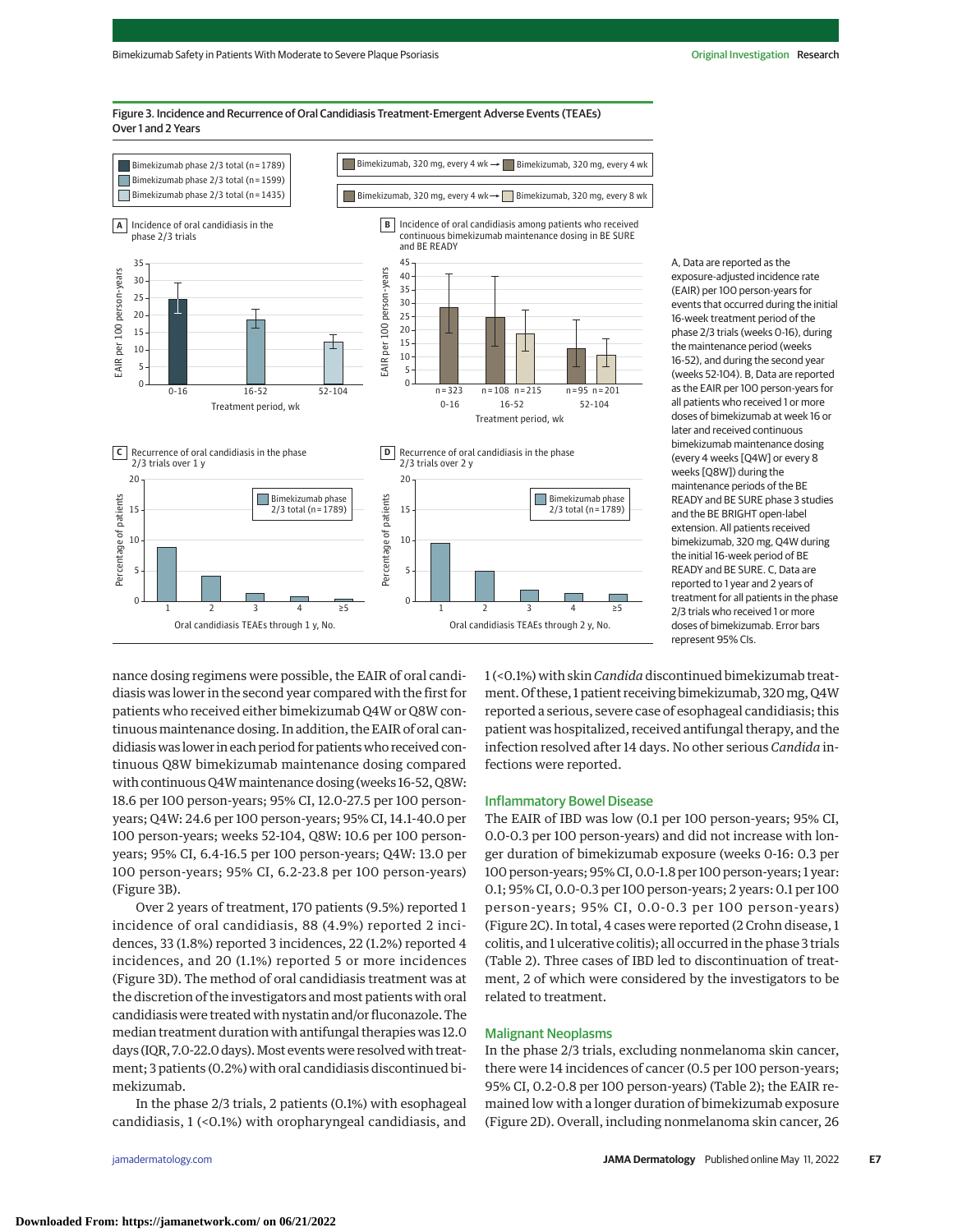cancers were reported in 24 patients (0.8 per 100 per 100 person-years; 95% CI, 0.5-1.2 per 100 person-years) (Table 2). No incidences of cancer were assessed by the investigators as related to treatment.

# Other TEAEs of Interest

The EAIR of adjudicated major adverse cardiac events in the phase 2/3 trials was 0.5 per 100 person-years (95% CI, 0.3-0.8 per 100 person-years) (Table 2) and did not increase with a longer duration of bimekizumab exposure (Figure 2E). The EAIR of neutropenia was 0.8 per 100 person-years (95% CI, 0.6-1.2 per 100 person-years) (Table 2); most cases were mild or moderate and 2 led to discontinuation of treatment. The EAIR of serious hypersensitivity reactions was low (0.2 per 100 personyears; 95% CI, 0.1-0.4 per 100 person-years) (Table 2). Injection site reactions occurred at an EAIR of 2.3 per 100 personyears (95% CI, 1.8-2.9 per 100 person-years); all cases weremild or moderate and none led to discontinuation. Hepatic events occurred at an EAIR of 4.3 per 100 person-years (95% CI, 3.6- 5.2 per 100 person-years) and were predominantly reports of increased liver enzyme levels (Table 2). The increased liver enzyme levels observed mostly had alternative causes and were reversed with either continued treatment or shortly after discontinuation, such that bimekizumab was still at therapeutic levels.

Overall, the incidence of adjudicated SIB was low (0.0 per 100 person-years; 95% CI, 0.0-0.2 per 100 person-years) (Table 2; Figure 2F); 1 patient receiving bimekizumab, 320 mg, Q4W recorded a positive electronic Columbia Suicide Severity Rating Scale response to question 4 (active suicidal ideation with some intent to act), which was adjudicated as SIB and led to discontinuation of treatment. One event of completed suicide in a patient receiving bimekizumab was adjudicated as SIB after the data cutoff for these analyses and therefore is not included in the EAIR of SIB reported herein. The patient had no known psychiatric medical history, but financial issues were reported as risk factors; the event was assessed by the investigators as not related to treatment.

# **Discussion**

In these analyses, data were pooled to include 2 years of study treatment for patients with moderate to severe plaque psoriasis who received bimekizumab across 4 phase 2 randomized clinical trials and 4 phase 3 randomized clinical trials. Overall, the incidence of TEAEs decreased with a longer duration of bimekizumab exposure. In the phase 3 trials, the incidence of TEAEs was lower in patients treated with bimekizumab, 320 mg, Q8W compared with Q4W. The rate of discontinuation due to TEAEs was low.

Nasopharyngitis, oral candidiasis, and upper respiratory tract infection were the most common TEAEs reported with bimekizumab. The risk of infections for patients with psoriasis is higher than in the general population, and anti–IL-17 biologics may increase this risk.<sup>4,29,30</sup> In addition, the use of biologic and systemic treatments for psoriasis may increase the risk of serious infections.<sup>31</sup> In these analyses, the EAIR of serious infections was low (1.0 per 100 person-years), did not increase with longer exposure to bimekizumab, and was comparable with the estimated rate among patients with psoriasis in the Psoriasis Longitudinal Assessment and Registry (1.6 per 100 person-years),<sup>32</sup> and EAIRs reported in clinical studies with other IL-17 inhibitors (secukinumab: 1.4 per 100 person-years<sup>10,33</sup>; brodalumab: 1.0-1.3 per 100 person-years<sup>13</sup>; and ixekizumab: 1.3-2.3 per 100 person-years). <sup>8,12,34</sup>

Interleukin-17 is involved inmucosal host defenses against fungal infections; therefore, anti–IL-17 biologics can be associated with an increased risk of oral mucocutaneous candidiasis.<sup>35-39</sup> Consistent with individual study data,<sup>17-22</sup> oral candidiasis was one of themost common TEAEs reported with bimekizumab (12.6 per 100 person-years), and the EAIR was higher than that reported in pooled studies up to 5 years with other IL-17 inhibitors (secukinumab: 1.9 per 100 person-years<sup>33</sup>; ixekizumab: 0.8-1.2 per 100 person-years). $12,34$  In these pooled data, most oral candidiasis events with bimekizumab were mild to moderate in intensity, and the rate of discontinuation due to oral candidiasis was low (0.2%). The EAIR of oral candidiasis decreased with a longer duration of bimekizumab exposure and was lower with bimekizumab Q8W compared with Q4W. The EAIRs of other fungal infections were low.

Patients with psoriasis can be at increased risk of IBD.<sup>40-42</sup> In addition, rare exacerbations of IBD have been reported with inhibitors of IL-17A.<sup>43,44</sup> In the phase 2/3 trials, the incidence of IBD with bimekizumab was low (0.1 per 100 person-years) and similar to rates reported in a psoriasis cohort study (Crohn disease: 0.03 per 100 person-years; ulcerative colitis: 0.07 per 100 person-years), $42$  and other long-term anti-IL-17 clinical studies (secukinumab: 0.01-0.3 per 100 person-years<sup>10,33</sup>; ixekizumab: 0.2 per 100 person-years). $12$  Cases of IBD in these pooled analyses were mild or moderate, 3 led to discontinuation, and 2were assessed by the investigators as related to treatment. Inflammatory bowel disease events were not adjudicated for these analyses and, owing to the low incidence, it was not possible to identify specific characteristics that may have predisposed patients to develop IBD.

Psoriasis can place a substantial burden on patient quality of life, and patients may be at increased risk of depression and SIB.<sup>24,45</sup> In these analyses, the incidence of adjudicated SIB was low and within the background rate for patients with psoriasis.<sup>46</sup>

## Limitations

This study has limitations. Although these analyses report safety data for a large population of patients who received bimekizumab, the data may not fully represent a real-world population owing to the specific patient inclusion and exclusion criteria of the trials analyzed. Furthermore, the population may be too small to draw definitive conclusions for more rare events.

# **Conclusions**

In these analyses pooled to include 2 years of treatment in a cohort of patients from 8 randomized clinical trials, bimeki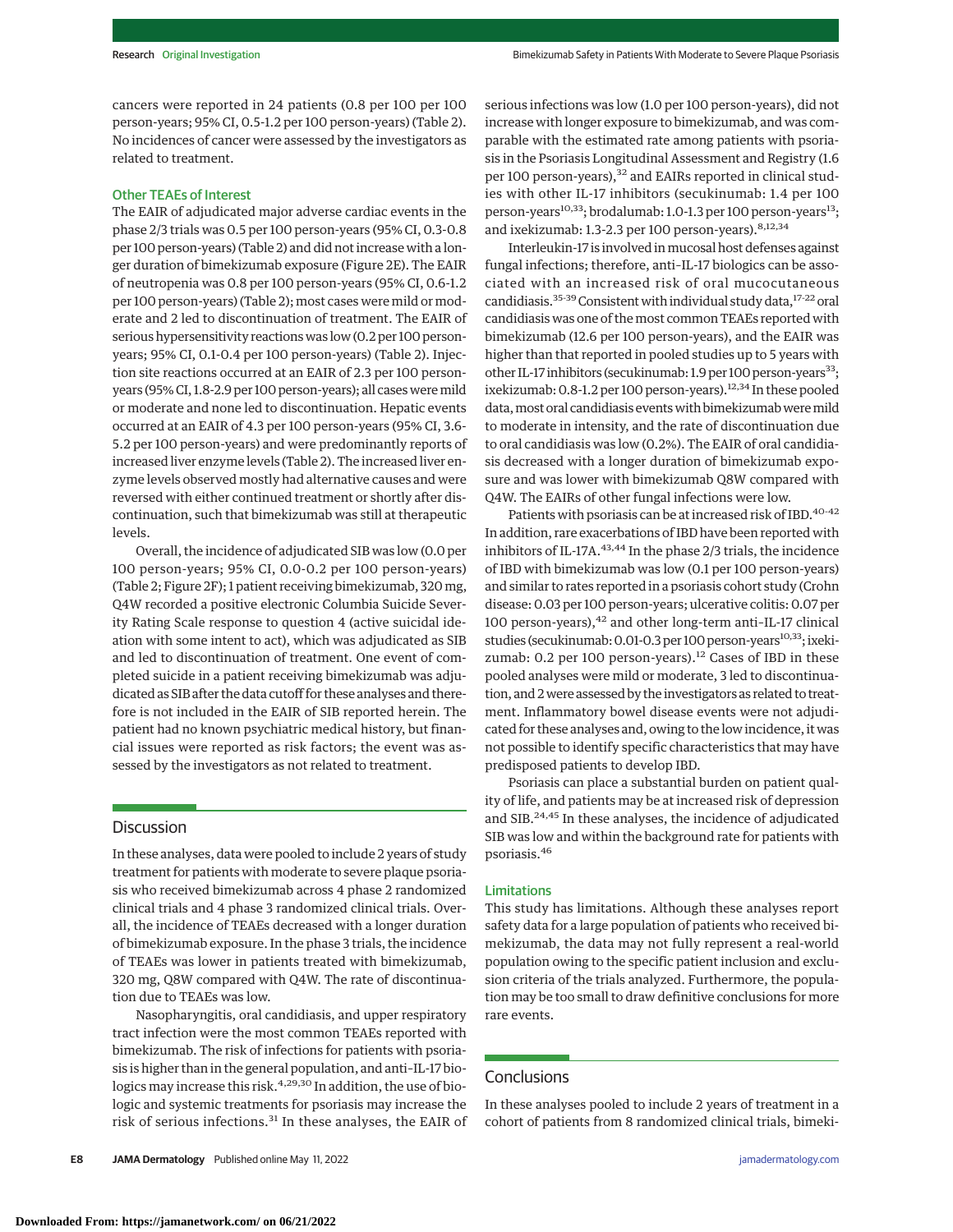zumab demonstrated a favorable safety profile and no safety signals were observed. In the phase 3 trials, the incidence of AEs was lower with bimekizumab, 320 mg, Q8W compared

with Q4W. Overall, bimekizumab was well tolerated in patients with moderate to severe plaque psoriasis, and there was no increased risk of AEs with longer duration of exposure.

#### ARTICLE INFORMATION

**Accepted for Publication:** March 11, 2022. **Published Online:** May 11, 2022.

doi[:10.1001/jamadermatol.2022.1185](https://jamanetwork.com/journals/jama/fullarticle/10.1001/jamadermatol.2022.1185?utm_campaign=articlePDF%26utm_medium=articlePDFlink%26utm_source=articlePDF%26utm_content=jamadermatol.2022.1185) **Open Access:** This is an open access article

distributed under the terms of the [CC-BY-NC-ND](https://jamanetwork.com/pages/cc-by-nc-nd-license-permissions?utm_campaign=articlePDF%26utm_medium=articlePDFlink%26utm_source=articlePDF%26utm_content=jamadermatol.2022.1185) [License.](https://jamanetwork.com/pages/cc-by-nc-nd-license-permissions?utm_campaign=articlePDF%26utm_medium=articlePDFlink%26utm_source=articlePDF%26utm_content=jamadermatol.2022.1185) © 2022 Gordon KB et al.JAMA Dermatology.

**Author Affiliations:** Department of Dermatology, Medical College of Wisconsin, Milwaukee (Gordon); Division of Clinical Dermatology and Cutaneous Science, Dalhousie University, Halifax, Nova Scotia, Canada (Langley); Dermatology Centre, Salford Royal NHS Foundation Trust, NIHR Manchester Biomedical Research Centre, The University of Manchester, Manchester, United Kingdom (Warren); Department of Dermatology, Tokyo Medical University, Tokyo, Japan (Okubo); Dermatology Clinical Research, Henry Ford Health System, Detroit, Michigan (Stein Gold); Department of Dermatology, Harvard Medical School, Brigham and Women's Hospital, Boston, Massachusetts (Merola); UCB Pharma, Raleigh, North Carolina (Peterson, Wixted, Cross); UCB Pharma, Braine-l'Alleud, Belgium (Deherder); Institute and Comprehensive Center for Inflammation Medicine, University of Lübeck, Lübeck, Germany (Thaçi).

**Author Contributions**: Mr Peterson had full access to all of the data in the study and takes responsibility for the integrity of the data and the accuracy of the data analysis. Concept and design: Langley, Warren, Okubo, Merola, Peterson, Cross.

Acquisition, analysis, or interpretation of data: Gordon, Warren, Okubo, Stein Gold, Merola, Peterson, Wixted, Cross, Deherder, Thaçi. Drafting of the manuscript: Langley, Stein Gold, Merola, Cross.

Critical revision of the manuscript for important intellectual content: Gordon, Warren, Okubo, Peterson, Wixted, Cross, Deherder, Thaçi. Statistical analysis: Langley, Peterson, Cross. Administrative, technical, or material support: Langley, Merola, Wixted, Cross. Supervision: Langley, Warren, Okubo, Stein Gold,

Cross, Thaçi. **Conflict of Interest Disclosures:** Dr Gordon

reported receiving grants and nonfinancial support from UCB Pharma during the conduct of the study; personal fees from AbbVie, Almirall, Amgen, Arcutis, Dermira, Galderma, Incyte, Janssen, Kyowa Hakko Kirin, LEO Pharma, Eli Lilly, Novartis, Ortho, Pfizer, Sun, Sanofi/Genzyme, and UCB Pharma; and grants from AbbVie, BMS, Janssen, Eli Lilly, and UCB Pharma outside the submitted work BMS. Dr Langley reported receiving grants and fees for serving on the scientific advisory board and speaking fees from AbbVie, Janssen, Novartis, Eli Lilly, LEO Pharma, UCB Pharma, Amgen, Pfizer, and Boehringer Ingelheim during the conduct of the study; and receiving grants and fees for serving on the scientific advisory board and speaking fees from AbbVie, Sun, Novartis, Eli Lilly, UCB Pharma, Boehringer Ingelheim, and Amgen outside the submitted work. Dr Warren reported receiving grants from AbbVie, Almirall, LEO Pharma, and Eli

Lilly outside the submitted work; and personal fees from Novartis, UCB Pharma, UNION Therapeutics, DiCE, Janssen, and LEO Pharma outside the submitted work. Dr Okubo reported receiving grants from AbbVie, Eisai, Maruho, Shiseido, and Sun Pharma; and personal fees from AbbVie, Amgen, Boehringer Ingelheim, Bristol Myers Squibb, Eisai, Eli Lilly, Janssen Pharma, Jimro, Kyowa Hakko Kirin, LEO Pharma, Maruho, Novartis, Pfizer, Sanofi, Sun Pharma, Taiho, Tanabe-Mitsubishi, Torii, and UCB Pharma outside the submitted work. Dr Stein Gold reported receiving grants and speaking fees from UCB Pharma during the conduct of the study. Dr Merola reported receiving consultant fees from AbbVie, Dermavant, Eli Lilly, Novartis, Janssen, UCB Pharma, Celgene, Biogen, Pfizer, and LEO Pharma outside the submitted work. Mr Peterson, Ms Wixted, Dr Cross, and Ms Deherder reported being UCB Pharma employees and shareholders. Dr Thaçi reported receiving fees for consulting and advisory board membership and nonfinancial support from UCB Pharma during the conduct of the study; lecture, consulting, and advisory board fees from AbbVie, Almirall, Boehringer Ingelheim, Bristol Myers Squibb, Janssen, Eli Lilly, LEO Pharma, Novartis, and Pfizer; consulting fees from Galapagos; and grants from LEO Pharma and Novartis. No other disclosures were reported.

**Funding/Support:** This study was sponsored by UCB Pharma. Dr Warren is supported by the NIHR Manchester Biomedical Research Centre.

**Role of the Funder/Sponsor:** The funders participated in the design and conduct of the study; collection, management, analysis, and interpretation of the data; preparation, review, or approval of the manuscript; and decision to submit the manuscript for publication.

**Additional Contributions:** Support for third-party writing assistance for this article provided by Claire Hews, PhD, and Daniel Smith, BA (Costello Medical, UK), based on the authors' input and direction was funded by UCB Pharma in accordance with Good Publication Practice (GPP3) guidelines [\(http://www.](http://www.ismpp.org/gpp3) [ismpp.org/gpp3\)](http://www.ismpp.org/gpp3). We thank the patients, and the investigators and their teams who took part in this study. Susanne Wiegratz, MSc (UCB Pharma, Germany), provided publication coordination, and Natalie Nunez Gomez, MD (UCB Pharma, Germany), provided critical review.

**Additional Information:** The trials examined in this article (BE ABLE 1, BE ABLE 2, PS0016, PS0018, BE VIVID, BE READY, BE SURE, and BE BRIGHT) were sponsored by UCB Pharma. Underlying data from this manuscript may be requested by qualified researchers 6 months after product approval in the US and/or Europe or global development is discontinued, and 18 months after trial completion. Investigators may request access to anonymized individual patient-level data and redacted trial documents, which may include analysis-ready data sets, study protocol, annotated case report form, statistical analysis plan, data set specifications, and clinical study report. Before use of the data, proposals need to be approved by an independent review panel at <http://www.Vivli.org> and a signed

data sharing agreement will need to be executed. All documents are available in English only, for a prespecified time, typically 12 months, on a password-protected portal.

# **REFERENCES**

**1**. Bhosle MJ, Kulkarni A, Feldman SR, Balkrishnan R. Quality of life in patients with psoriasis. Health Qual Life Outcomes. 2006;4:35-35. doi[:10.1186/](https://dx.doi.org/10.1186/1477-7525-4-35) [1477-7525-4-35](https://dx.doi.org/10.1186/1477-7525-4-35)

**2**. Gisondi P, Del Giglio M, Girolomoni G. Treatment approaches to moderate to severe psoriasis. Int J Mol Sci. 2017;18(11):2427. doi[:10.3390/ijms18112427](https://dx.doi.org/10.3390/ijms18112427)

**3**. Strober B, Greenberg JD, Karki C, et al. Impact of psoriasis severity on patient-reported clinical symptoms, health-related quality of life and work productivity among US patients: real-world data from the Corrona Psoriasis Registry. BMJ Open. 2019;9(4):e027535. doi[:10.1136/bmjopen-2018-](https://dx.doi.org/10.1136/bmjopen-2018-027535) [027535](https://dx.doi.org/10.1136/bmjopen-2018-027535)

**4**. Takeshita J, Grewal S, Langan SM, et al. Psoriasis and comorbid diseases: epidemiology. J Am Acad Dermatol. 2017;76(3):377-390. doi[:10.1016/j.jaad.](https://dx.doi.org/10.1016/j.jaad.2016.07.064) [2016.07.064](https://dx.doi.org/10.1016/j.jaad.2016.07.064)

**5**. European Medicines Agency. Guideline on clinical investigation of medicinal products indicated for the treatment of psoriasis, 2004. Accessed March 31, 2022. [https://www.ema.](https://www.ema.europa.eu/en/clinical-investigation-medicinal-products-indicated-treatment-psoriasis) [europa.eu/en/clinical-investigation-medicinal](https://www.ema.europa.eu/en/clinical-investigation-medicinal-products-indicated-treatment-psoriasis)[products-indicated-treatment-psoriasis](https://www.ema.europa.eu/en/clinical-investigation-medicinal-products-indicated-treatment-psoriasis)

**6**. Langley RG, Elewski BE, Lebwohl M, et al; ERASURE Study Group; FIXTURE Study Group. Secukinumab in plaque psoriasis—results of two phase 3 trials. N Engl J Med. 2014;371(4):326-338. doi[:10.1056/NEJMoa1314258](https://dx.doi.org/10.1056/NEJMoa1314258)

**7**. Gordon KB, Blauvelt A, Papp KA, et al; UNCOVER-1 Study Group; UNCOVER-2 Study Group; UNCOVER-3 Study Group. Phase 3 trials of ixekizumab in moderate-to-severe plaque psoriasis. N Engl J Med. 2016;375(4):345-356. doi[:10.1056/](https://dx.doi.org/10.1056/NEJMoa1512711) [NEJMoa1512711](https://dx.doi.org/10.1056/NEJMoa1512711)

**8**. Leonardi C, Reich K, Foley P, et al. Efficacy and safety of ixekizumab through 5 years in moderate-to-severe psoriasis: long-term results from the UNCOVER-1 and UNCOVER-2 phase-3 randomized controlled trials. Dermatol Ther (Heidelb). 2020;10(3):431-447. doi[:10.1007/s13555-020-](https://dx.doi.org/10.1007/s13555-020-00367-x) [00367-x](https://dx.doi.org/10.1007/s13555-020-00367-x)

**9**. Reich K, Griffiths CEM, Gordon KB, et al. Maintenance of clinical response and consistent safety profile with up to 3 years of continuous treatment with guselkumab: results from the VOYAGE 1 and VOYAGE 2 trials.J Am Acad Dermatol. 2020;82(4):936-945. doi[:10.1016/j.jaad.2019.11.040](https://dx.doi.org/10.1016/j.jaad.2019.11.040)

**10**. Deodhar A, Mease PJ, McInnes IB, et al. Long-term safety of secukinumab in patients with moderate-to-severe plaque psoriasis, psoriatic arthritis, and ankylosing spondylitis: integrated pooled clinical trial and post-marketing surveillance data. Arthritis Res Ther. 2019;21(1):111. doi[:10.1186/](https://dx.doi.org/10.1186/s13075-019-1882-2) [s13075-019-1882-2](https://dx.doi.org/10.1186/s13075-019-1882-2)

**11**. Reich K, Warren RB, Coates LC, Di Comite G. Long-term efficacy and safety of secukinumab in the treatment of the multiple manifestations of